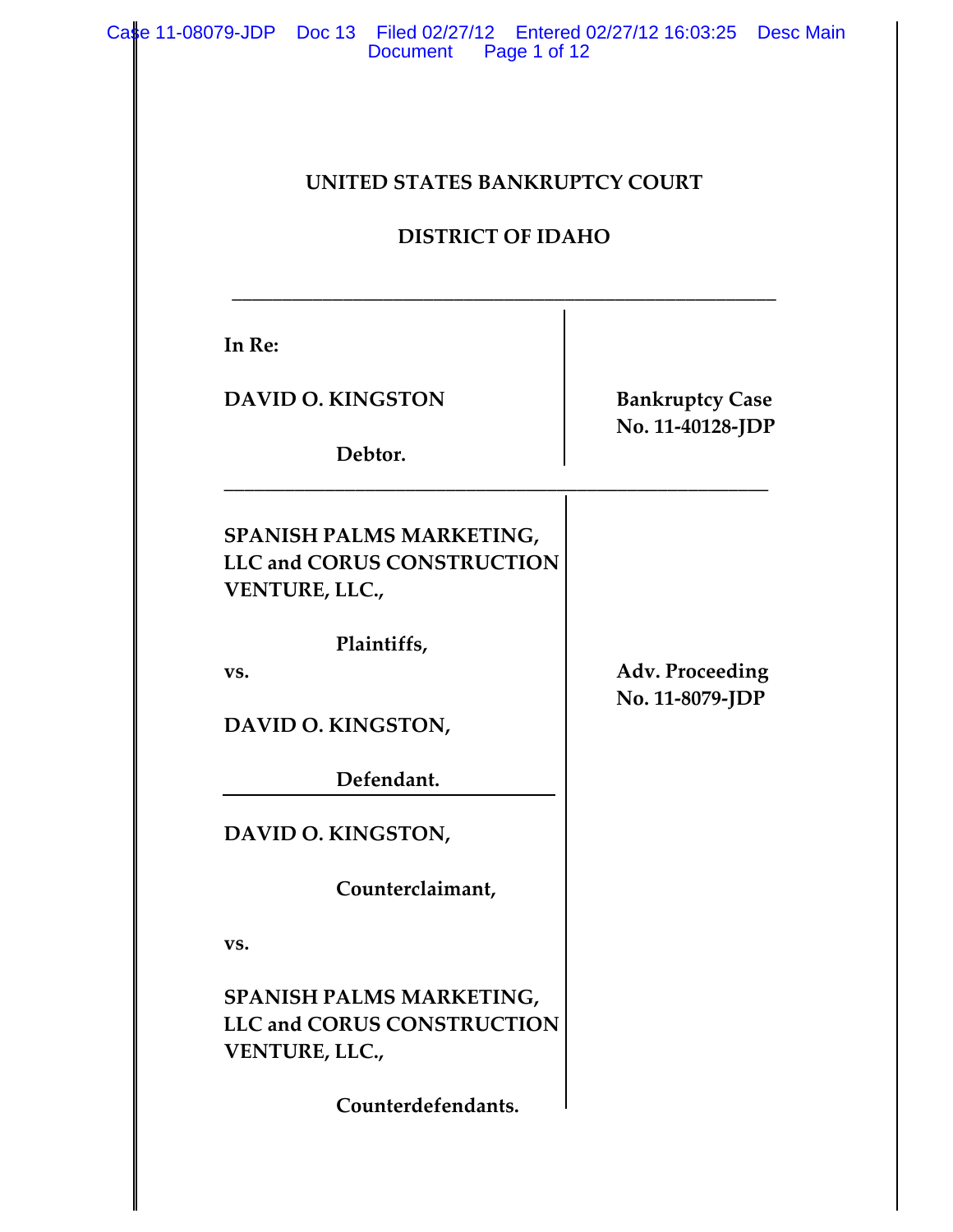## **ORDER RE JURISDICTION and ENTRY of FINAL JUDGMENT**

**\_\_\_\_\_\_\_\_\_\_\_\_\_\_\_\_\_\_\_\_\_\_\_\_\_\_\_\_\_\_\_\_\_\_\_\_\_\_\_\_\_\_\_\_\_\_\_\_\_\_\_\_\_\_**

**\_\_\_\_\_\_\_\_\_\_\_\_\_\_\_\_\_\_\_\_\_\_\_\_\_\_\_\_\_\_\_\_\_\_\_\_\_\_\_\_\_\_\_\_\_\_\_\_\_\_\_\_\_\_**

**Appearances:**

**Larry Prince, HOLLAND & HART, Boise, Idaho Attorney for Plaintiffs/ Counter Defendant.**

**Robert Maynes, MAYNES TAGGART, PLLC., Idaho Falls, Idaho, Attorney for Defendant/Counter Plaintiff**

## **Introduction**

Spanish Palms Marketing, LLC, and Corus Construction Venture,

LLC, (collectively "Plaintiffs") initiated this adversary proceeding against

chapter 111 debtor David Kingston ("Kingston") on September 21, 2011.

Dkt. No. 1. In their complaint, Plaintiffs asserted two exception-to-

discharge claims against Kingston, one pursuant to § 523(a)(2)(B), and the

other pursuant to § 523(a)(6). *Id.* In his response to Plaintiffs' complaint,

 $1$  Unless otherwise indicated, all chapter and section references are to the Bankruptcy Code, 11 U.S.C. §§ 101–1532, and all rule references are to the Federal Rules of Bankruptcy Procedure, Rules 1001–9037.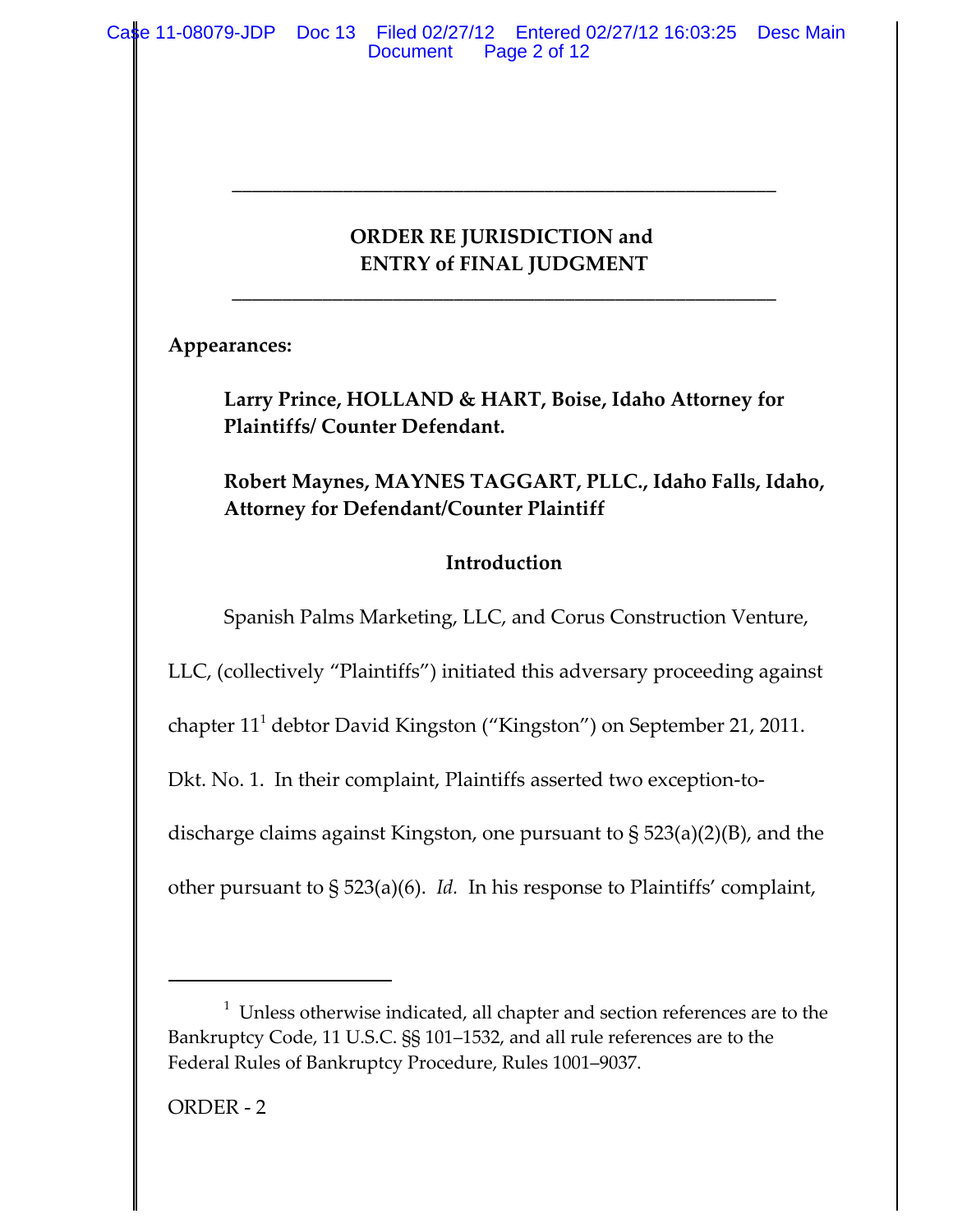Kingston asserted five counterclaims against Plaintiffs, <sup>2</sup> Dkt. No. 6, seeking the following relief: (1) avoidance of a fraudulent transfer pursuant to § 548(a); (2) breach of an implied covenant of good faith and fair dealing; (3) a limit on Plaintiffs' ability to recover under applicable Nevada statutes; (4) an objection to Plaintiffs' creditors' claim in Kingston's bankruptcy case; and (5) a declaratory judgment relating to a dispute between the parties over the language of a contractual guaranty. *Id.* In relation to each of the counterclaims, Kingston seeks an adjustment or elimination of Plaintiffs' claim in his bankruptcy case. *Id.* He also seeks to recover "costs and damages arising as a result of his bankruptcy filing" under the breach of an implied covenant of good faith and fair dealing claim. *Id.*

This Court has subject matter jurisdiction over this action pursuant to 28 U.S.C. § 1334(b), something which none of the parties have disputed. During a December 14, 2011, in‐person pre‐trial conference, the Court

 $2$  Kingston also asserted a counterclaim for attorneys' fees and costs, as required by Rule 7008. Because of its nature, that counterclaim will be discussed separately.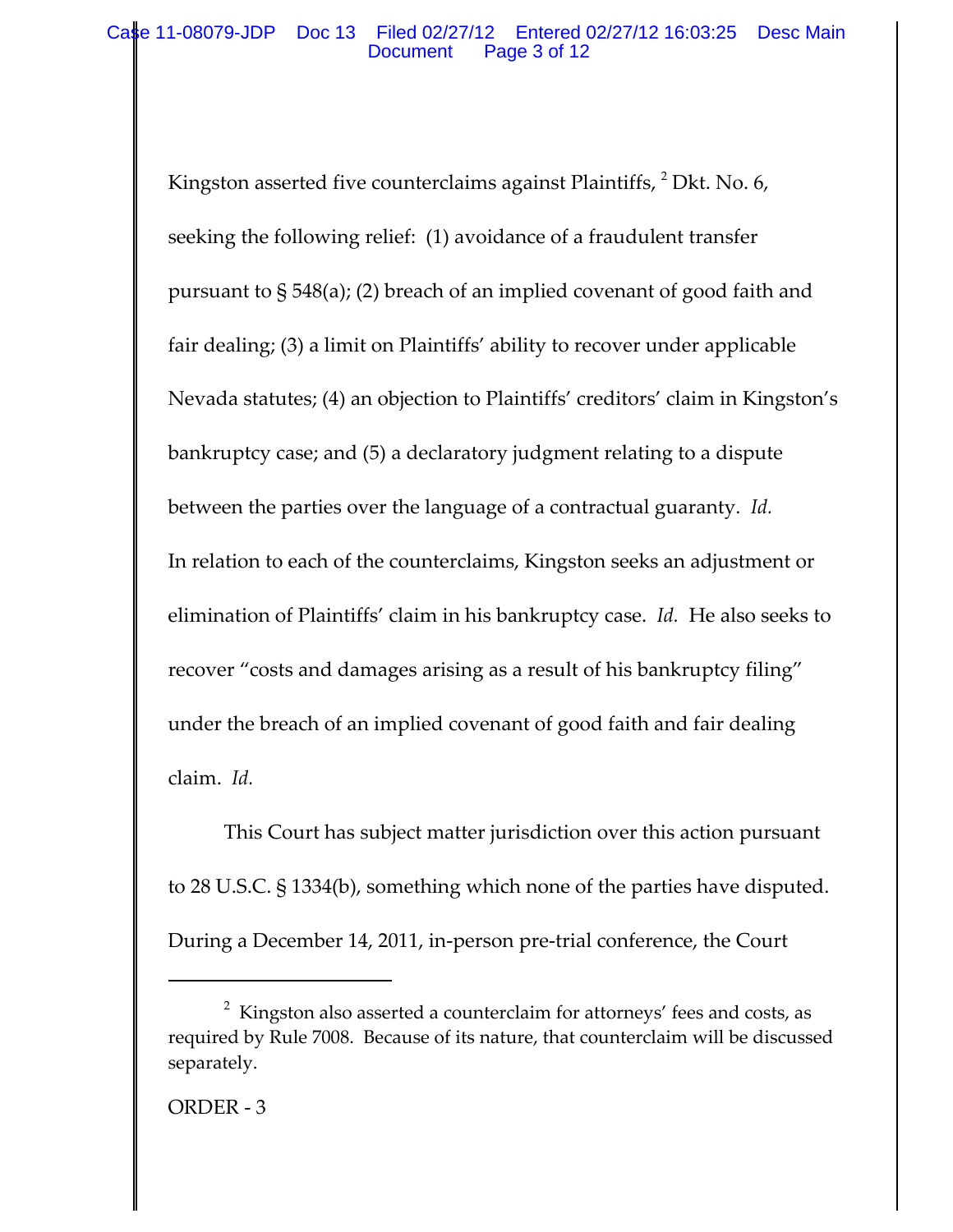requested counsel for the parties brief the issues of whether the claims and counterclaims asserted in this adversary proceeding are core or noncore proceedings under 28 U.S.C. § 157, and whether this Court has the statutory and constitutional power to enter a final judgment in this action. After considering the parties' submissions, applicable law, and for other good cause, the Court determines as follows:

1. As required by 28 U.S.C. § 157(b)(3), this Court determines that all claims and counterclaims asserted in this adversary proceeding are core proceedings as defined in 28 U.S.C. § 157(b)(1) and (2). $^3\,$  The statutory basis for this determination is as follows:

A. Both of Plaintiffs' claims seek a "determination[] as to the dischargeability of particular debts." *See* 28 U.S.C. § 157(b)(2)(I).

28 U.S.C. § 157(b)(2) outlines a non‐exhaustive list of "core proceedings."

ORDER ‐ 4

 $^3$  28 U.S.C. § 157(b)(1) provides:

Bankruptcy judges may hear and determine all cases under title 11 and all core proceedings arising under title 11, or arising in a case under title 11, referred under subsection (a) of this section, and may enter appropriate orders and judgments, subject to review under section 158 of this title.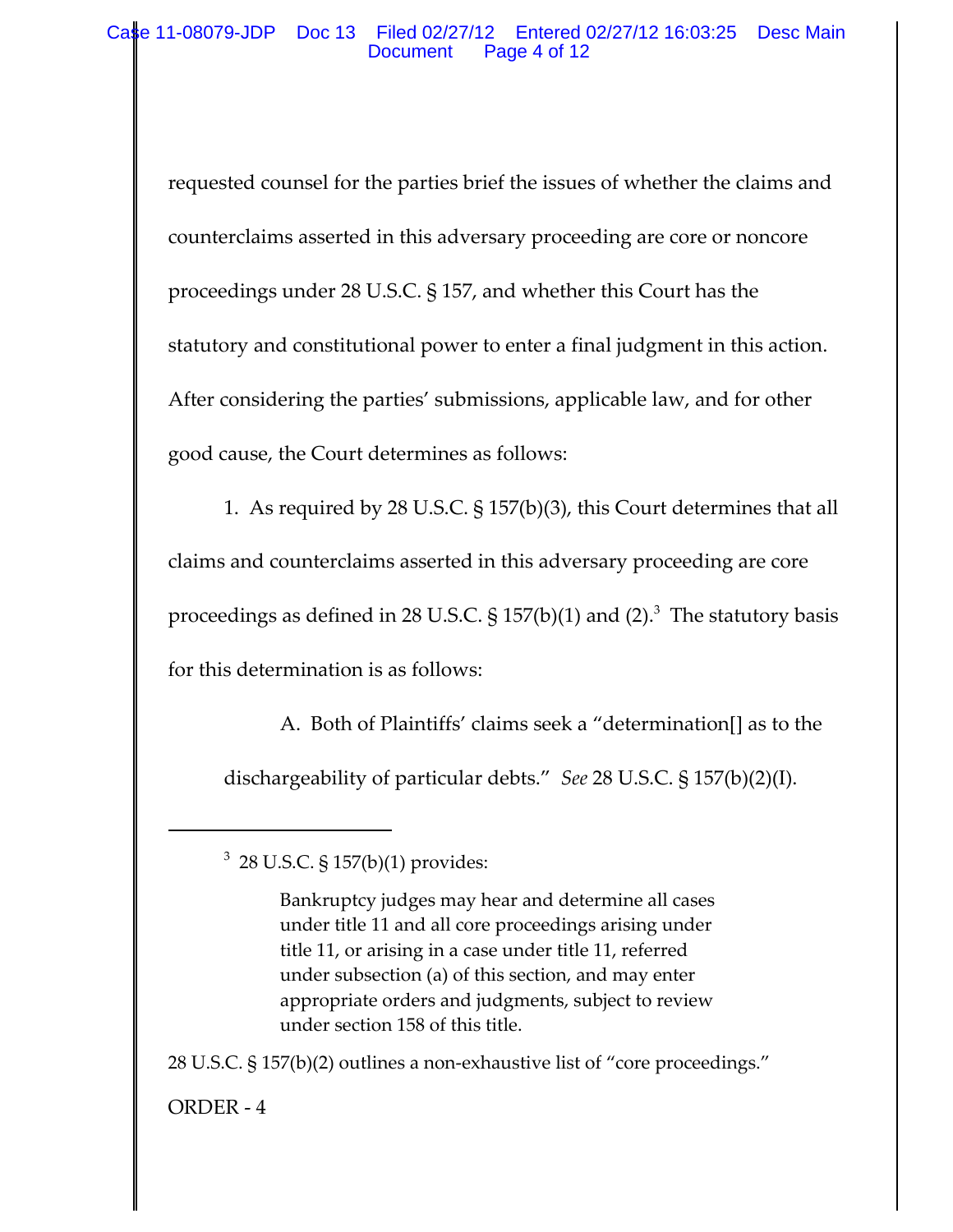B. Kingston's 11 U.S.C. § 548 counterclaim seeks to avoid any increase in his alleged liability to Plaintiffs within the two years prior to his bankruptcy for no new consideration, and relates to the "allowance or disallowance of claims against the estate," is a "counterclaim[] by the estate against persons filing claims against the estate," is a "proceeding[] to determine, avoid, or recover fraudulent conveyances," and resolution of his claims against Plaintiffs would necessarily require an adjustment of the debtor‐ creditor relationship between the parties. *See* 28 U.S.C.

 $\S 157(b)(2)(B)$ , (C), (H), (O).<sup>4</sup>

allowance or disallowance of claims against the estate or exemptions from property of the estate, and estimation of claims or interests for the purposes of confirming a plan under chapter 11, 12, or 13 of title 11 but not the liquidation or estimation of contingent or unliquidated personal injury tort or wrongful death claims against the estate for purposes of distribution in a case under title 11;

Core proceedings under 28 U.S.C. § 157(b)(2)(C) include

counterclaims by the estate against persons filing claims against the estate;

ORDER ‐ 5

 $4$  28 U.S.C. § 157(b)(2)(B) provides that core proceedings include the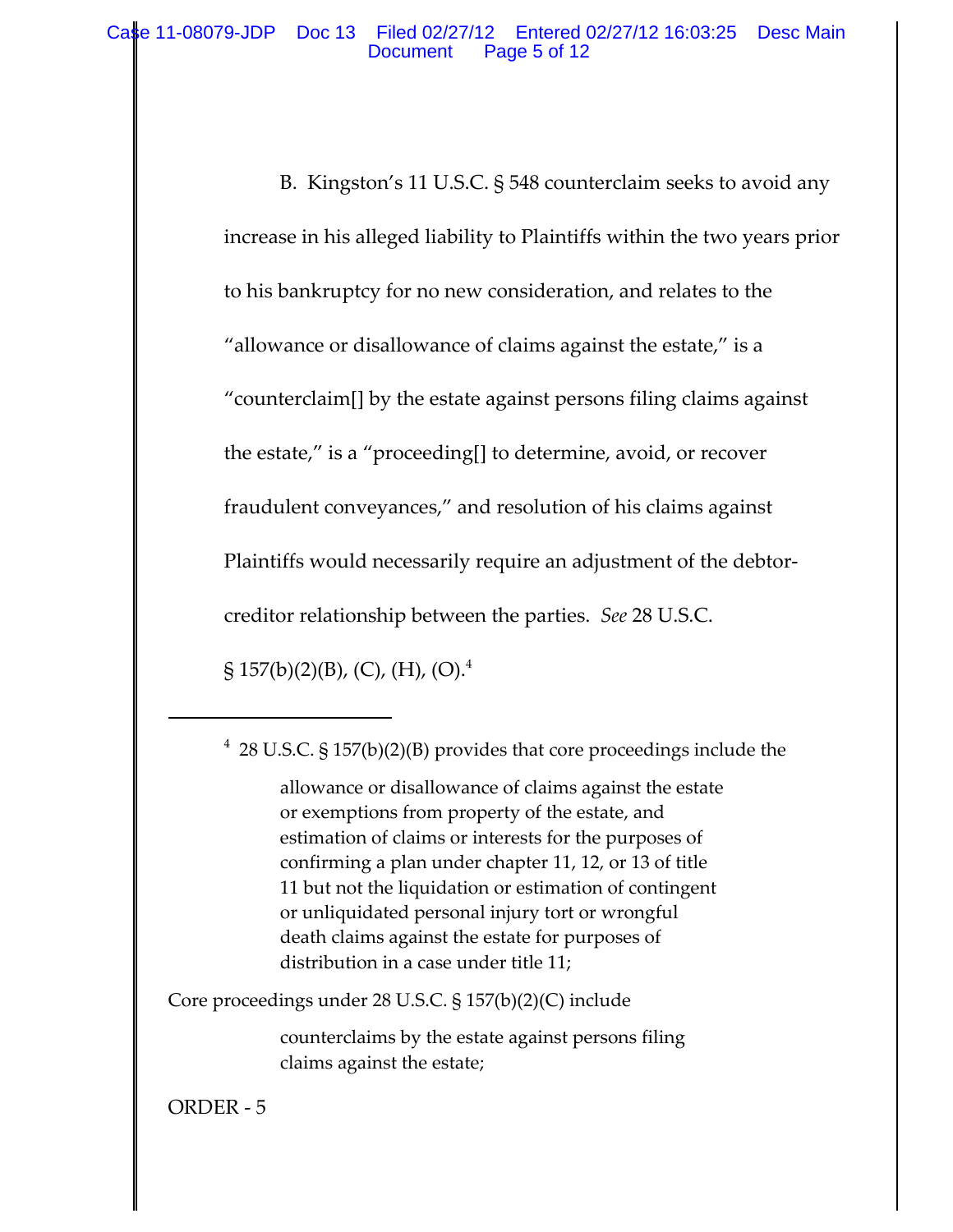C. In his breach of an implied covenant of good faith and fair dealing counterclaim, Kingston asserts Plaintiffs' claim as a creditor<sup>3</sup> in Kingston's bankruptcy case should be reduced because Plaintiffs did not act in good faith in dealing with Kingston. It is therefore core pursuant to 28 U.S.C.  $\S 157(b)(2)(B)$ , (C), and (O).

D. If he were to prevail, Kingston's Nevada statutes-related counterclaim would potentially limit or reduce Plaintiffs' claim as a creditor in Kingston's bankruptcy, and it is core pursuant to 28

U.S.C.  $\S 157(b)(2)(B)$ , (C), and (O).

Under 28 U.S.C. § 157(b)(2)(H), core proceedings include

proceedings to determine, avoid, or recover fraudulent conveyances;

28 U.S.C. § 157(b)(2)(O) indicates core proceedings include

other proceedings affecting the liquidate of the assets of the estate or the adjustment of the debtor‐creditor or the equity security holder relationship, except person injury tort or wrongful death claims.

 $^5$  Only one claim was filed in Kingston's bankruptcy case on behalf of Plaintiffs, Claim No. 32, filed by Corus Construction Venture, LLC. Because Plaintiffs continue to jointly assert their claims against Kingston, and to jointly defend against his counterclaims, the Court here refers to the claim as Plaintiffs' claim.

ORDER ‐ 6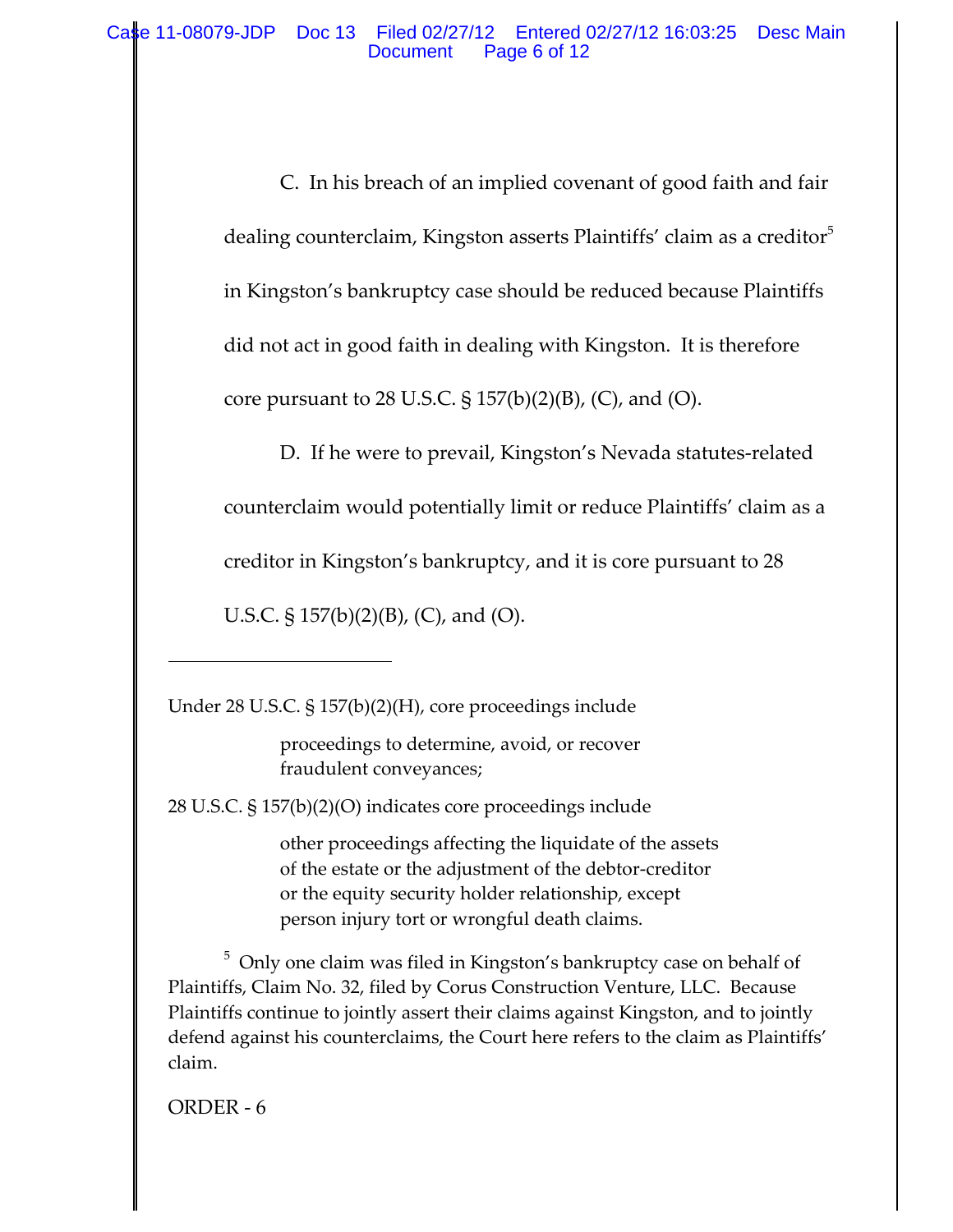E. Kingston objects to allowance of Plaintiffs' claim as a creditor in his bankruptcy case, and asserts a counterclaim to reduce that claim up to the full claim amount. Thus, his claim objection counterclaim is core pursuant to 28 U.S.C. § 157(b)(2)(B), (C), and (O).

F. Depending upon the outcome of Kingston's declaratory judgment counterclaim, Plaintiffs' claim as a creditor in Kingston's bankruptcy case could be reduced or eliminated. The counterclaim is core pursuant to 28 U.S.C. § 157(b)(2)(B), (C), and (O).

2. The Court may, consistent with the Constitution, enter a final judgment as to any or all of Plaintiffs' claims and Kingston's counterclaims. The basis for this determination is as follows:

\_\_ U.S. \_\_, 131 S.Ct. 2594 (2011), does not prohibit a bankruptcy court from entering a final judgment resolving issues under the Bankruptcy Code, which would be completely resolved in the bankruptcy process, or that flow from a federal statutory scheme. ORDER ‐ 7

A. The Supreme Court's recent decision in *Stern v. Marshall*,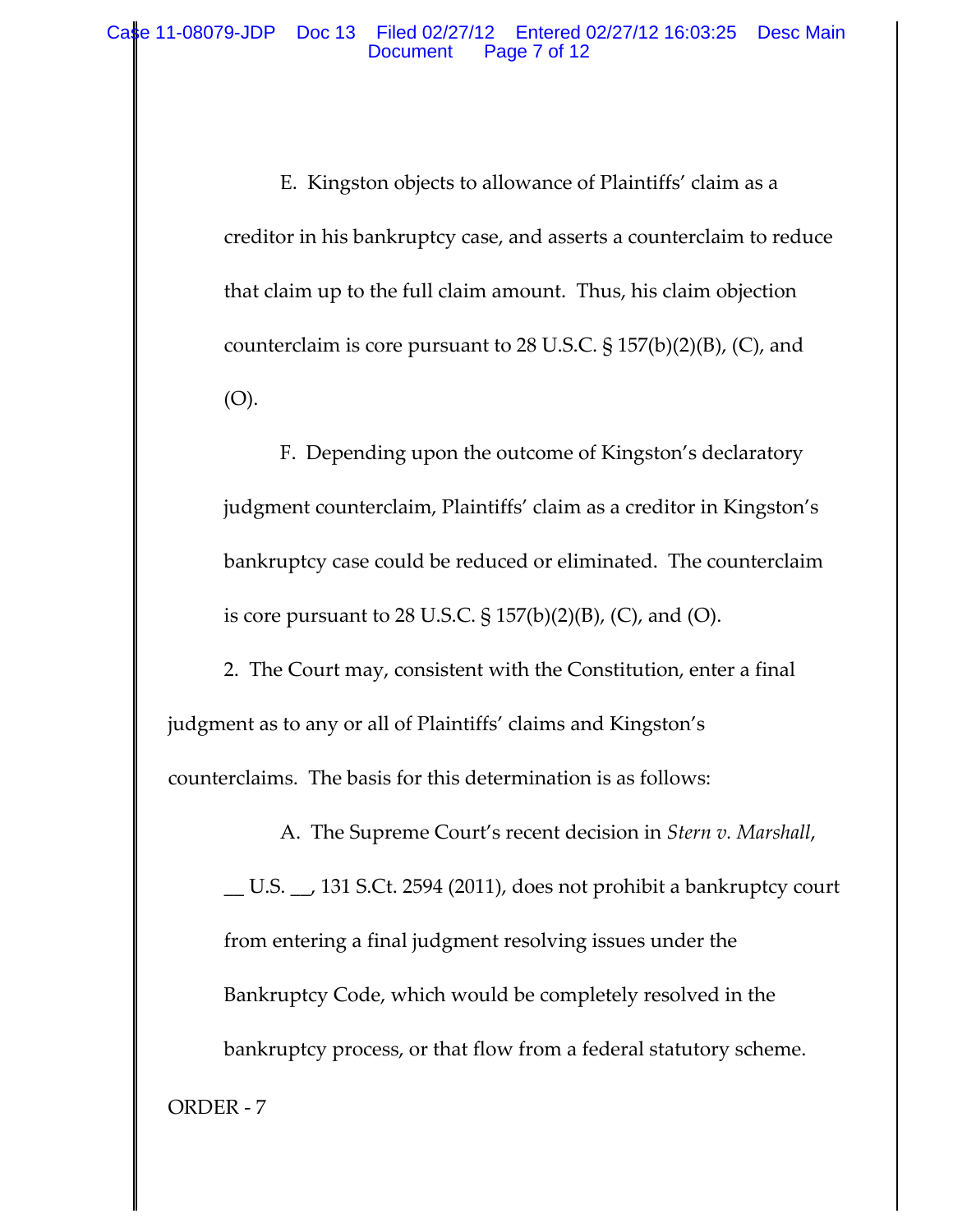*See* 131 S.Ct. at 2611–15. Plaintiffs' exception‐to‐discharge claims are premised solely on provisions of the Code, will be completely resolved in the bankruptcy process, and the Court has constitutional authority to issue a final judgment in regards to those claims.

B. Bankruptcy courts may issue final judgments on a debtor's counterclaim against a creditor when the "action at issue stems from the bankruptcy itself or would necessarily be resolved in the claims allowance process." *Stern*, 131 S.Ct. at 2618. In addition, a bankruptcy court may issue a final judgment, even where a counterclaim is based on state law, so long as resolution of the counterclaim is necessary to a determination of whether a creditor's claim should be allowed in a bankruptcy case. *See Gugino v. Canyon County (In re Bujak)*, 2011 WL 5326038 \*4 (Bankr. D. Idaho Nov. 3, 2011) (interpreting *Stern*, 131 S.Ct. 2594). All of Kingston's non‐ attorneys' fees counterclaims, even those based on state law, seek a determination of whether Plaintiffs' claim as a creditor should be allowed in his bankruptcy case, and, if so, the extent to which that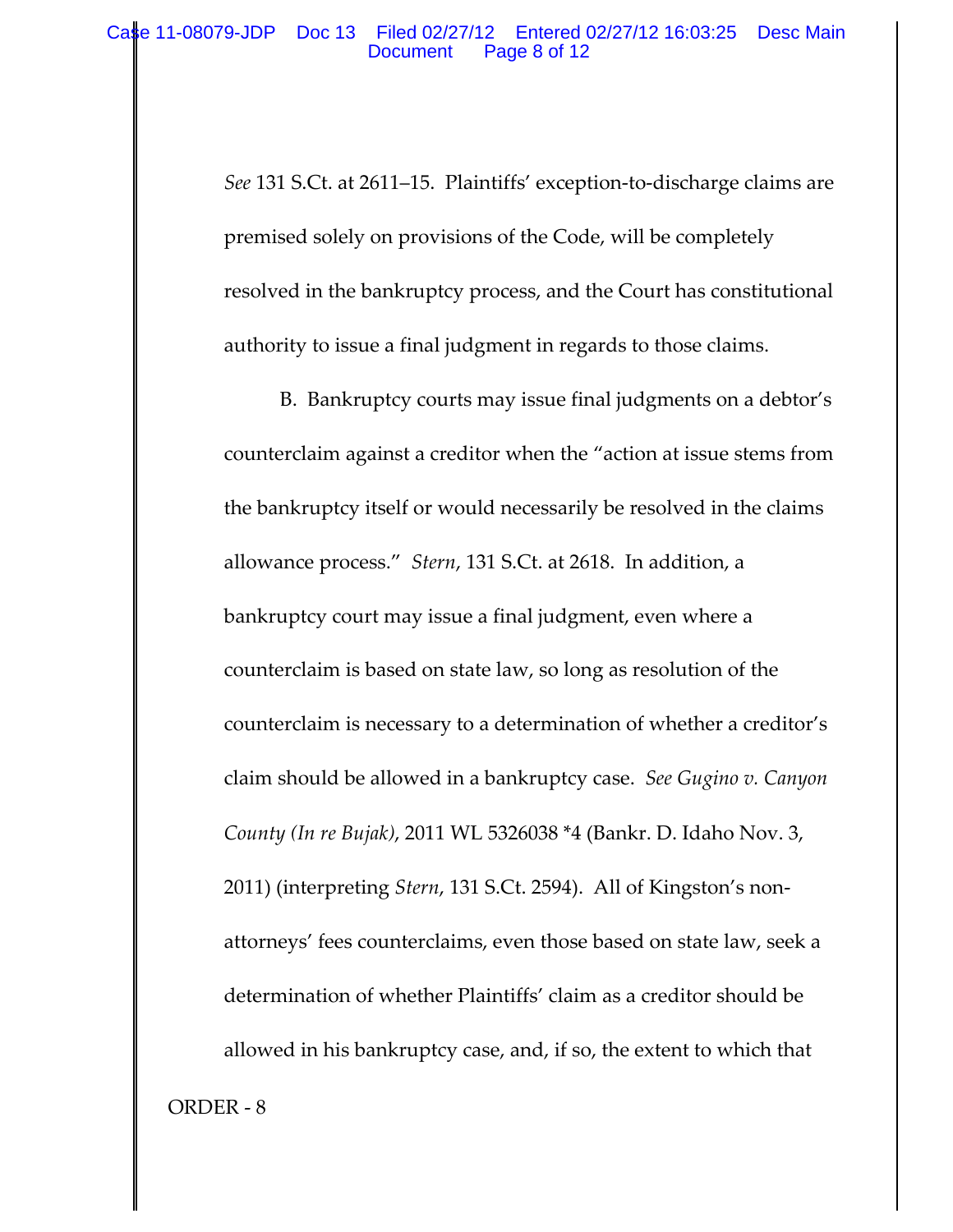claim should be allowed. Because the issues raised by Kingston's counterclaims are so integrally related to the bankruptcy claims allowance process, the Court has constitutional authority to issue a final judgment in each of the counterclaims.

Plaintiffs assert that, inasmuch as Kingston's breach of an implied duty of good faith and fair dealing counterclaim seeks to recover costs and damages, and not just a setoff against their claim, the Court does not have constitutional authority to enter a final judgment regarding the counterclaim. The Court's consideration of the costs and damages portion of that counterclaim, however, is not that easily isolated. Rather, the determination of the issues raised by that counterclaim are intricately melded with determining whether Plaintiffs' alleged breach of an implied duty of good faith should reduce or eliminate Plaintiffs' claims in the bankruptcy case. Because the resolution of the costs and damages issue is tied to the claim allowance issue, the Court has the constitutional authority to decide the costs and damages issue as well. *See Oxford Expositions,* ORDER ‐ 9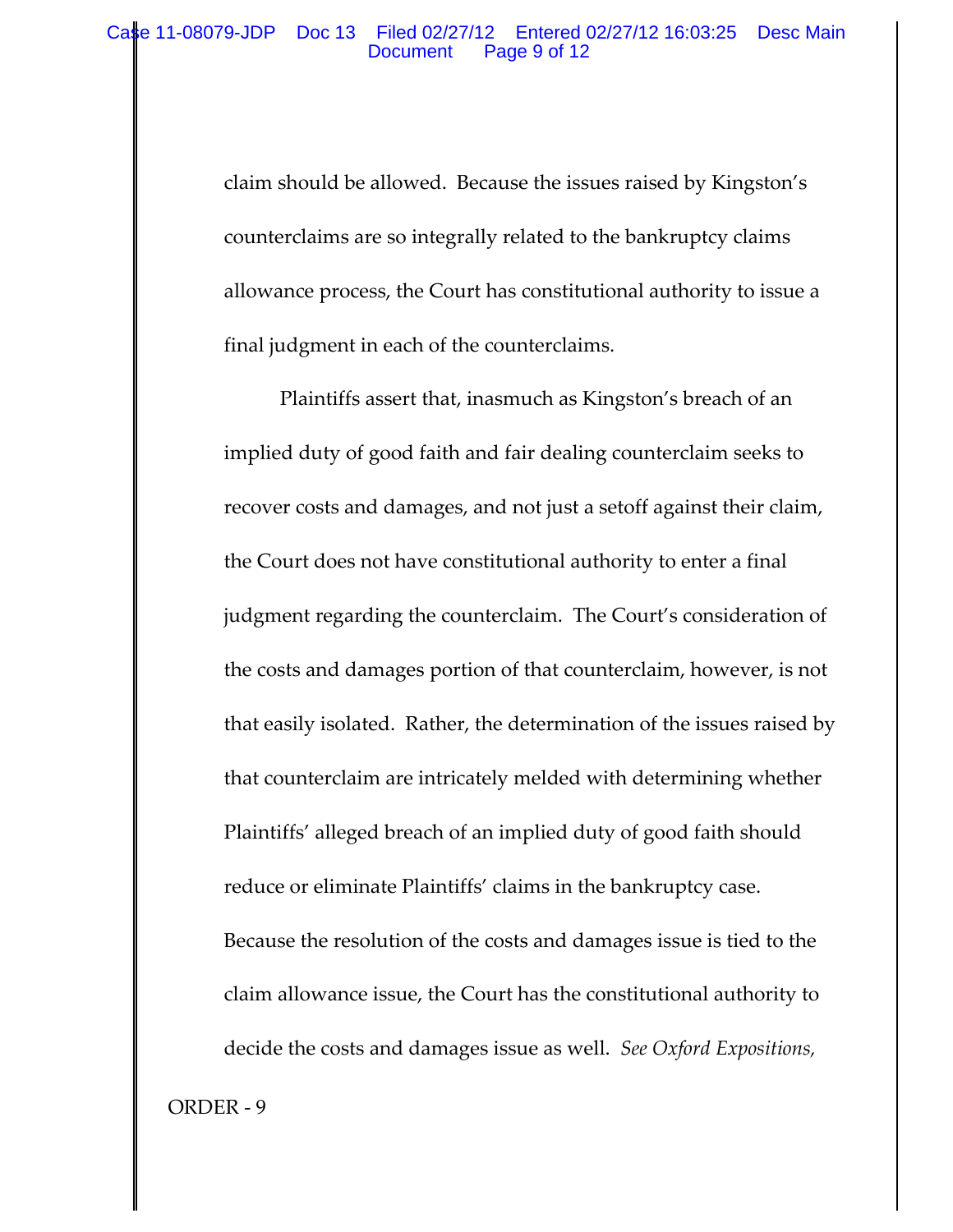*LLC v. Questex Media Group, LLC (In re Oxford Expositions)*, LLC, 2011 WL 4074028 \*9 (Bankr. N.D. Miss. Sept. 13, 2011) ("The *Stern* opinion does not abrogate the authority of a bankruptcy court to enter a judgment on a state law counterclaim that by necessity must be resolved in the process of ruling on the creditor's proof of claim. Consequently, where the two are inextricably tied, the counterclaim could conceivably still be a core proceeding."); *In re Salander O'Reilly Galleries*, 453 B.R. 106, 116–17 (Bankr. S.D.N.Y. 2011).

3. Even if the Court did not have constitutional power to enter a final judgment as to any of the claims raised by the parties in this adversary proceeding, the parties, in their submissions, have expressly consented to the Court's entry of such judgments. 28 U.S.C. § 157(c)(2) provides that, where the parties consent, a bankruptcy judge may hear and determine, and may enter appropriate orders and judgments, in a proceeding that is, otherwise, only "related to" a bankruptcy case. In this regard, the *Stern* decision did not alter "the system of final adjudication by consent embodied in [28 U.S.C.] § 157(c)(2)." *In re Olde Prairie Block Owner,* ORDER ‐ 10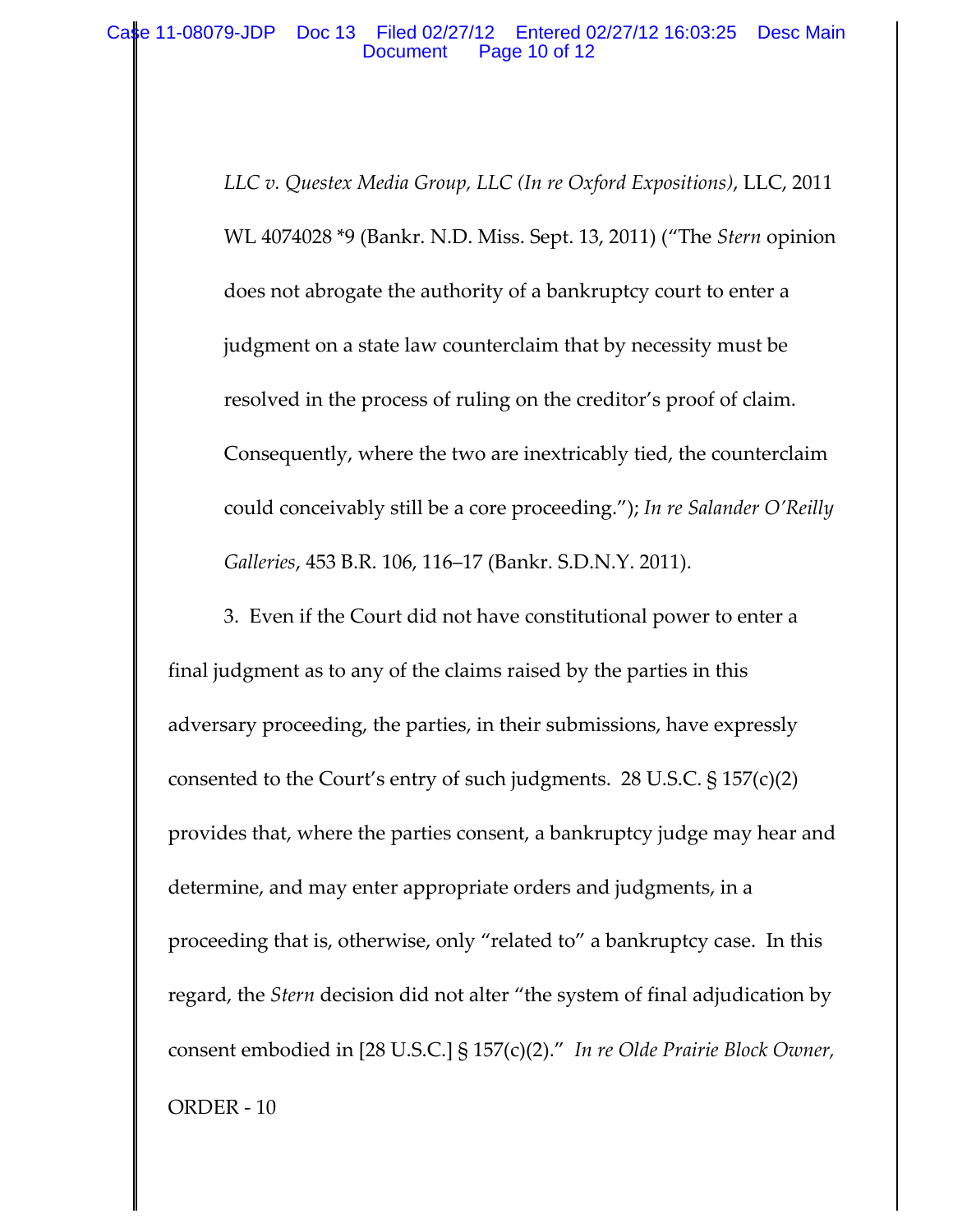*LLC*, 457 B.R. 692, 700 (Bankr. N.D. Ill. 2011). Since both Plaintiffs and Kingston have consented to the Court's ability to hear and enter a final judgment disposing of all claims and counterclaims raised in this adversary proceeding, including the "costs and damages" component of Kingston's breach of an implied duty of good faith counterclaim, this consent provides an additional basis for the Court's power to do so.

4. Both Plaintiffs and Kingston have asserted a right to recover attorneys' fees and costs incurred in this action in prosecuting or defending against the claims and counterclaims, and have expressly consented to the Court's entry of a final judgment regarding those claims to attorneys' fees and costs. The Court, therefore, has authority to do so. *See Yellow Sign, Inc. v. Freeway Foods, Inc. (In re Freeway Foods of Greensboro, Inc.)*, \_\_ B.R. \_\_, 2012 WL 112192 (Jan. 13, 2012) (deciding that, even where a claim for attorneys' fees would not otherwise fall within a bankruptcy court's constitutional authority, the court can enter a final judgment as to fees where the parties have consented).

In summary, the Court has subject matter jurisdiction over this ORDER ‐ 11